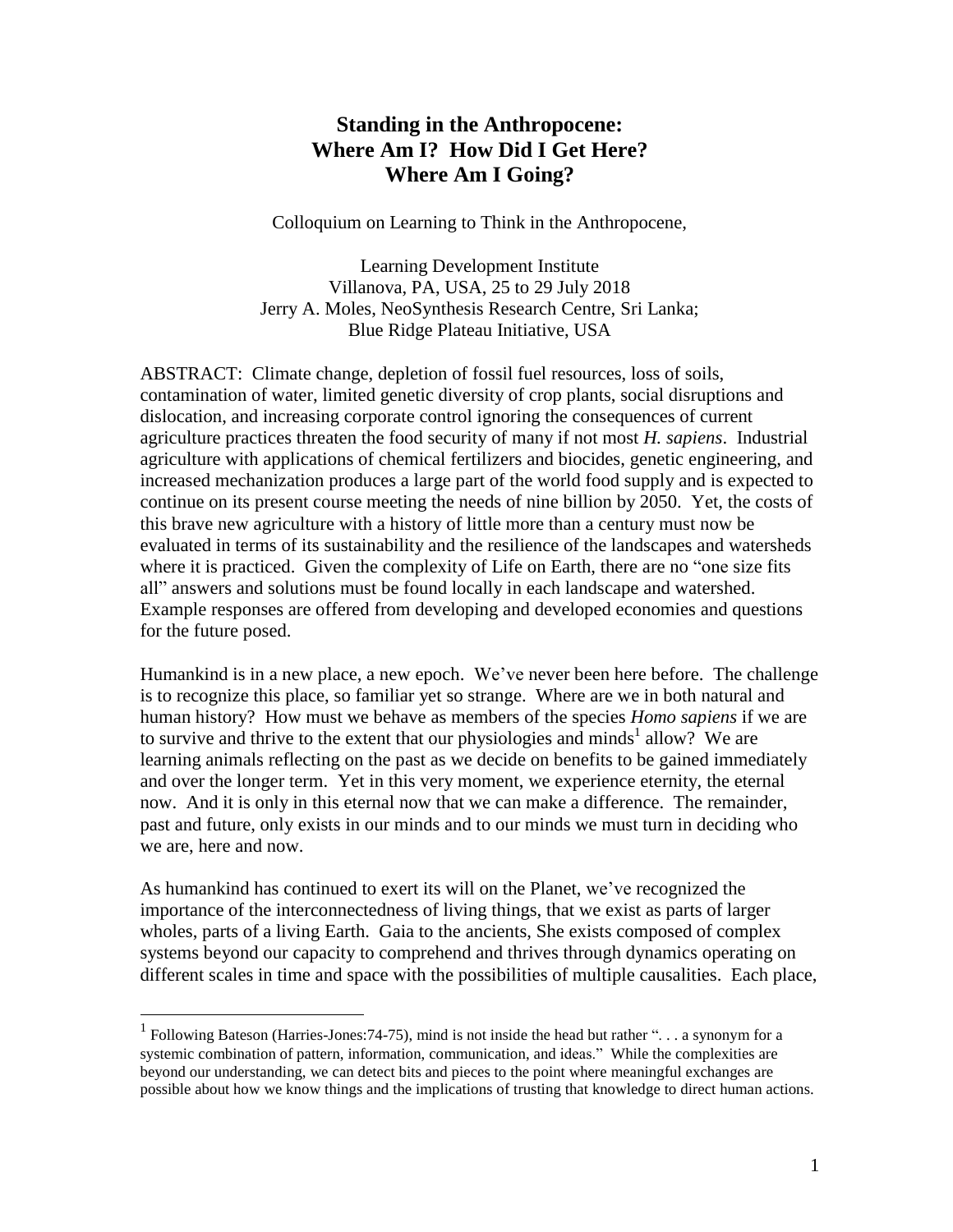each community, each food producer and distributor, and each consumer deals with a series of unique events, moment to moment, making sense of things through the manipulation of technologies and power expressed through the exchanges of currencies and the benefits received through those exchanges. Costs and benefits of these exchanges are spread unequally whether measured in environmental impacts, security of livelihoods, or the presence or absence of hunger. Given the diversity across landscapes, watersheds, and continents, answers must be found where we stand in the moment focusing on our surrounding and then expanding our gaze outward interpreting the causes and effects that impact our lives.

# **All life is dependent upon photosynthesis.**

The industrial model of "intensive agriculture" emerged in the early  $20<sup>th</sup>$  Century in Germany when Fritz Huber and Carl Bosch discovered an artificial nitrogen fixation process producing ammonia fertilizers to stimulate plant growth. Then in the USA from the 1940s to the 1970s, agriculture changed dramatically with fossil fuel powered tractors and combine harvesters, chemical fertilizers, high yielding varieties, pesticides, weed management, and water control. Adopted and elaborated upon by other industrial nations, these changes pursued two efficiencies, greater production per unit of land and hour of labor.

With the application of fossil fuel energy and chemicals controlling plants and animals competing with agriculture crops, landscapes and watersheds were environmentally simplified. Rivers and streams were redirected and aquifers holding fossil waters were drained.

A "green revolution" with financial support from the Mexican government and the Ford and Rockefeller foundations emerged. The International Maize and Wheat Improvement Center was established in 1943 and served as a base for international agriculture research and technology. Successful in producing bumper crops of maize, wheat, and beans with new varieties, fertilizers, and pesticides, the model was set. In 1960, the International Rice Research Institute was created and demonstrated similar increases in production. In the early 1970s, the Consultative Group on International Agriculture Research (CGIAR) was formed creating other research centers around the world pursued similar approaches.

But the green revolution was not benign. Rachel Carson's *Silent Spring* (1962) sounded a warning bell as to the dangers of the indiscriminate use of pesticides upon wildlife, birds, bees, farm animals, domestic pets, and even people. She accused the chemical industry of spreading disinformation and government agencies of accepting industry claims without questioning. Often credited with inspiring the environmental movement, she called on humans to be informed and act responsibly as stewards of the Earth.

Genetically modified (GM) crops are the latest addition to intensive agriculture methods with the first field tests in 1986 (James and Krattinger, 1996). Engineering techniques are used to introduce new traits in plants not occurring naturally in a specific species to create resistances to certain pests, diseases, or environmental conditions. Beyond this, genetic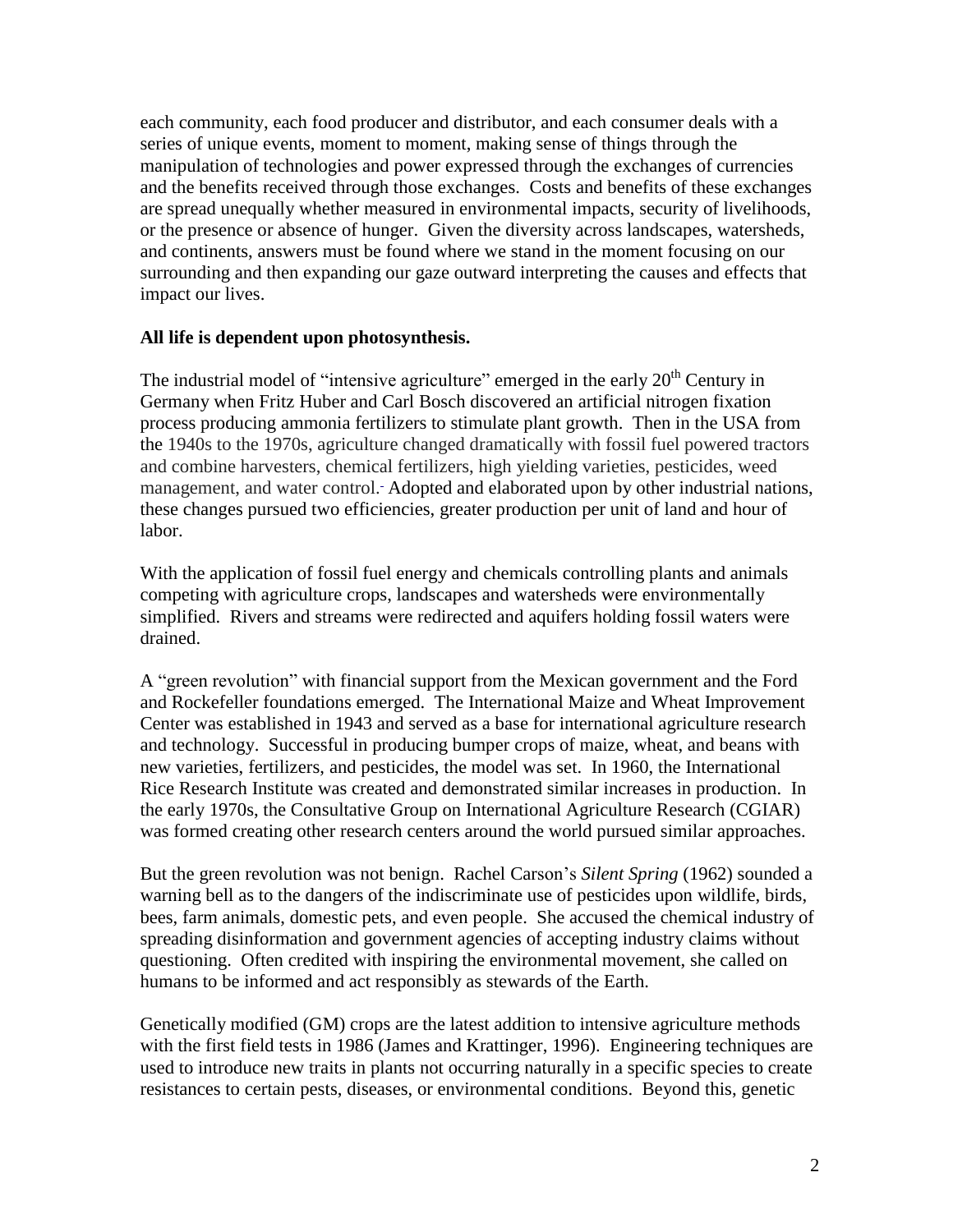modification is used to increase shelf life by reducing spoilage, genetically create resistance to herbicides and other chemical treatments and improve nutrient values. In twenty years, genetically modified crops increased over 100 fold from 17,000 km<sup>2</sup> (4.2) million acres) to  $1,797,000 \text{ km}^2$  (444 million acres) and employed by 17 to 18 million farmers. The USA leads the way in adoption with 70.9 million hectares (39 percent globally) with over 90 percent adoption for the principal crops of maize (92 percent), soybean (94 percent), and cotton (94 percent) (Ibid).

The ability to predict the occurrence and long-term environmental effects when non-native organisms enter into an ecosystem is beyond the capacities of contemporary agencies and research laboratories. When gene sequences are introduced via hybridization or horizontal gene transfer, uncertainty reigns because the level of risk cannot be calculated. Ongoing research focuses on making the technologies more efficient and effective rather than exploring the broader impacts on health and environment or non-GM crops, chemical, and mechanical alternatives. Further, the long-term consequences for farm communities in terms of both health and livelihood are seldom considered.

There is evidence that the increasing dependence on industrial agriculture comes at a cost to our nutritional wellbeing. Intensive chemically dependent agriculture has stripped away increasing amounts of soil nutrients with each harvest being less beneficial than the previous. A USDA study comparing nutrient values in 43 different fruit and vegetable crops in 1950 and 1999 found declines in protein, calcium, phosphorus, iron, riboflavin (vitamin B2) and vitamin C over the past half century (Davis, et. al., 2004).

While genetic manipulation is ongoing, we should not forget that we are dependent upon the genetic diversity that evolved over the centuries in the "land races" based upon the selection of plants that served human needs in specific local circumstances. In response to climate change, producing crops in previously uncultivated locations, and in cases of diseases, alternatives are limited to the remaining genetic materials available. Each single commercially grown plant is a clone of one of only a few specially selected genetic strains reducing genetic diversity to a bare minimum and leaving crop species exposed to any stress that can destroy that single strain. With corn, wheat, and rice being grown worldwide, the concern is that a newly mutated strain of fungus could wipe out an entire world crop, and cause massive food shortages. To protect existing generic resources, more than 1,060,987 samples of seeds of 5,798 species are stored in the Svalbard Global Seed Vault (2018) in Norway, a backup for 1,750 seed banks around the world. The very survival of *H. sapiens* is tied to and limited by these genetic resources.

#### **Without Water There is no Photosynthesis.**

Agriculture accounts for 70 percent of extractions from water sources worldwide and is a major contributor to water pollution. We're now using twice as much water for irrigation as in the 1960s (Kirschenmann:56, 2009). With large quantities of agrochemicals, organic matter, drug residues, sediments and saline in our water supplies, the impacts on native species, landscapes, and human health are beyond the capacity of humankind to monitor and take corrective action. This coupled with 80 percent of the discharge of untreated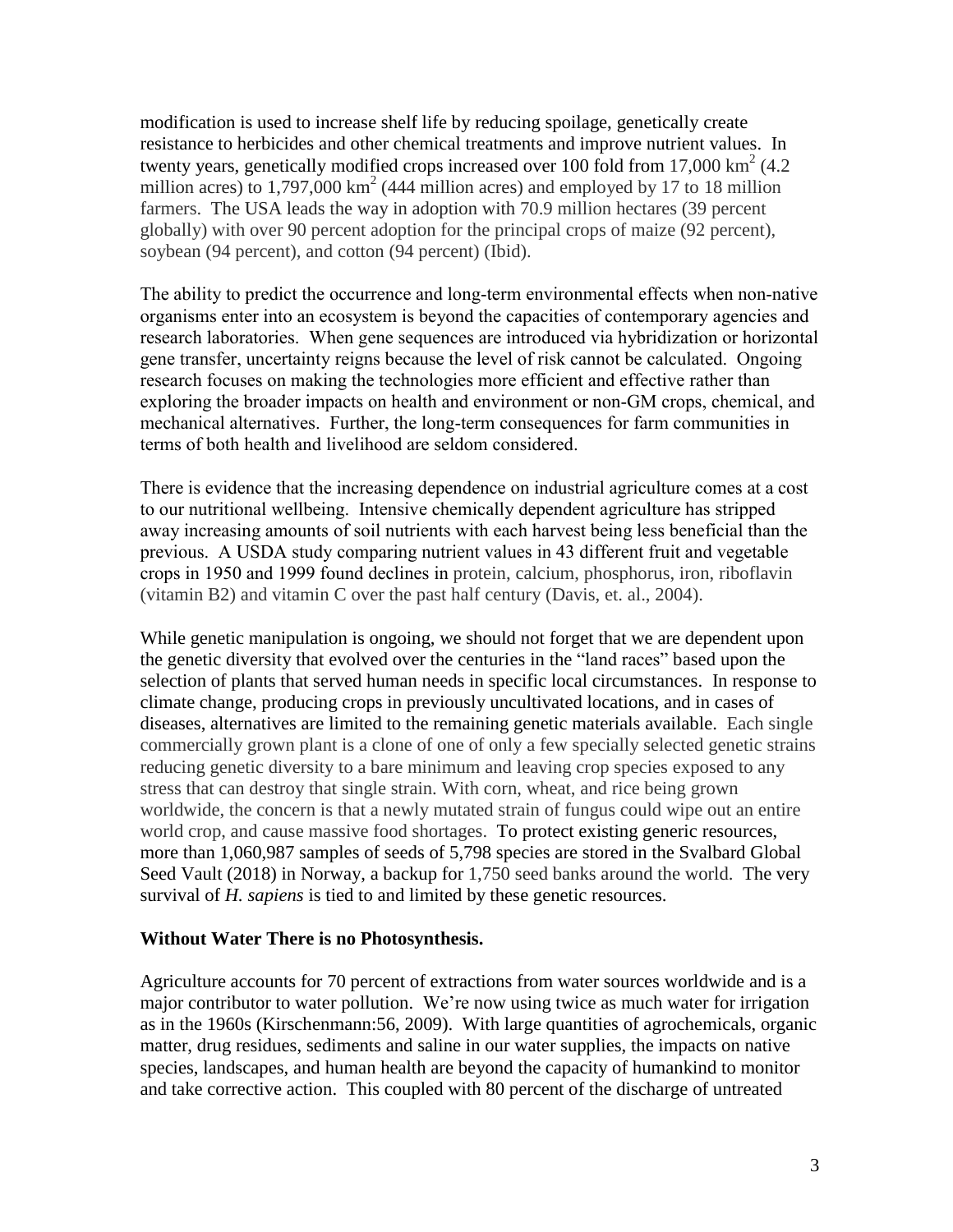#### municipal wastewater into bodies of water globally (UNDP, 2016) is but another example of *H. sapiens* threatening Life as we know it on the Planet.

Water has an additional influence on the capacity of humankind to feed itself in terms of soil erosion and sedimentation. Coupled with the wind, the soil removed is deposited in rivers, streams, irrigation ditches, reservoirs, and the surrounding countryside impacting both human communities and remaining native flora and fauna.

Pimentel (2008) found that over the past 40 years, 30 percent of the arable land globally has become unproductive. He also found in the USA that soil is being lost at a rate 10 times the natural replenishment rate and, in China and India, the rate is 30 to 40 percent. In the European Union in 2015, it was estimated that 11.4 percent of the territory is affected by moderate to high rates of erosion (5 tons per hectare per year). With growing global population, either more land must be cultivated or existing agriculture intensified, which is dependent on the life giving capacities of soils.

# **Climate Change and Food Availability.**

Worldwide, the past 50 years likely have been the warmest in at least the last 1,300 years (Intergovernmental Panel on Climate Change:9, 2007), and 10 of the 11 warmest years on record have occurred since 2001 (NOAA NCDC 2011).

Climate change is already influencing agriculture with changes in rainfall patterns, temperatures, extreme weather events, and changes in outbreaks of pests and diseases (Milius, 2017). Agriculture contributes to climate change both by emissions of greenhouse gases and by the conversion of forests and other non-agricultural lands for food production. In 2010, it was estimated that agriculture, forestry and land-use changes contributed around 20 to 25 percent to global annual  $CO<sub>2</sub>$  (carbon dioxide) emissions. The Unites States Department of Agriculture (USDA:1,2012) noted, "Agricultural systems depend upon reliable water sources, and the pattern and potential magnitude of precipitation changes is not well understood, thus adding considerable uncertainty to assessment efforts." Projections into the future suggest an increased variability of temperature and precipitation and while limited in accurately projecting the occurrence and timing of individual extreme events, emerging patterns suggest increased incidence of droughts and periods of more intense precipitation."

If  $CO<sub>2</sub>$  emissions continue unabated, it is estimated that southern Africa could lose more than 30% of its main crop, maize, by 2030 and, in South Asia, there could be losses of staple crops up to 10 percent (Lobell, et. al., 2008). Further, there is concern that nutrient values of foods are dropping. Experiments have shown with increases in  $CO<sub>2</sub>$ , proteins in rice, wheat, barley, and potatoes sink by 7.6%, 7.8%, 14.1%, and 6.4%, respectively. Other experiments have shown drops in critical trace minerals, e.g., iron, selenium, zinc (Medek, et al., 2017).

#### **Understanding where we stand – what to pay attention to?**

In becoming aware of our presence in the Anthropocene, we realize we're walking on different ground where our capacities to predict based upon the past are significantly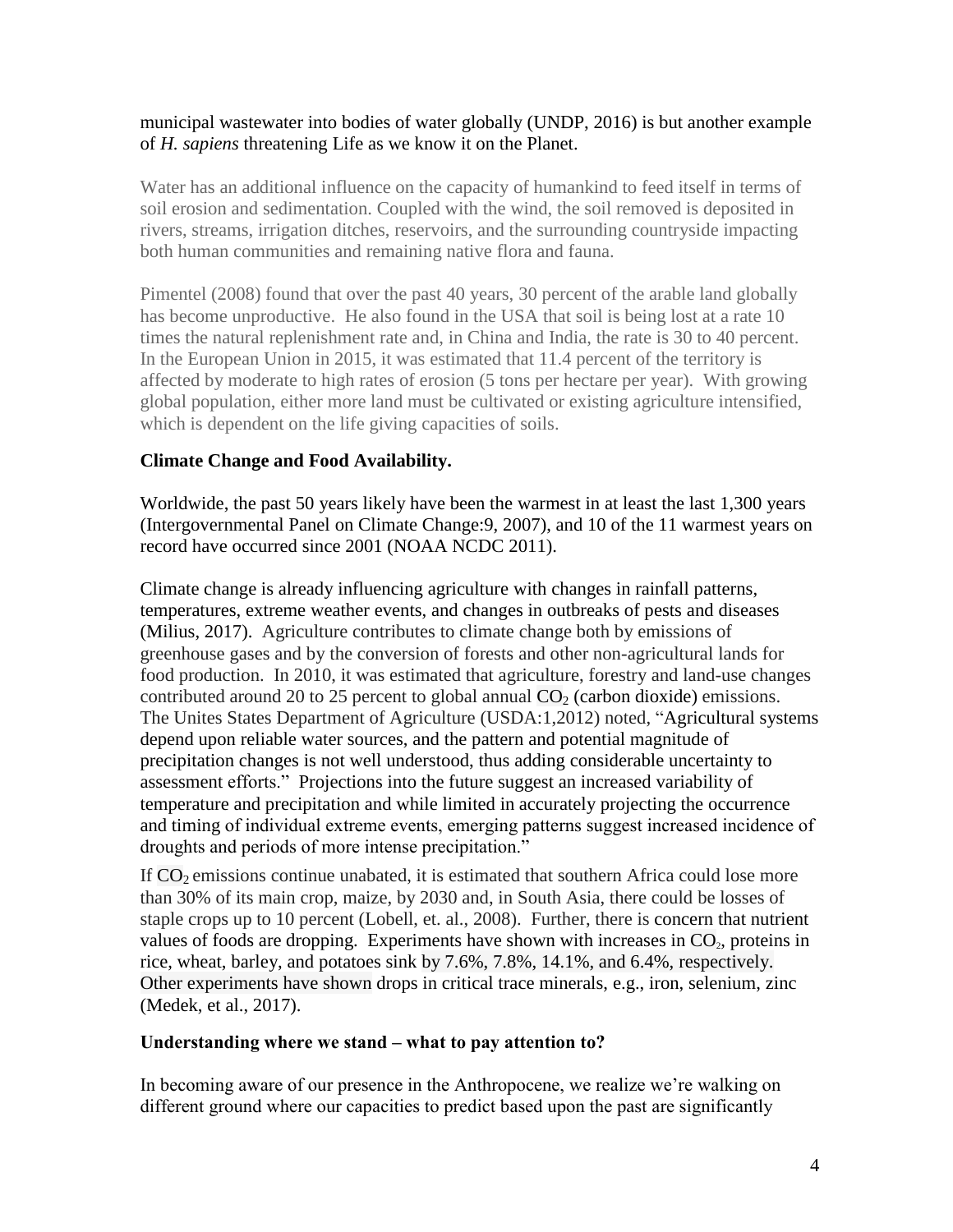limited. Major corporations now control most of the food consumed through supermarket chains stretching across nations and prepared by packagers and processors providing meals for millions. Still along hillsides and down in valleys in Africa, Latin America, Asia, and places in rural Europe, farmers continue to produce much as did their recent ancestors. But even in these places, shops selling fertilizers, herbicides, pesticides, and two-wheel tractors can be found with transportation provided to local markets and to packagers and processors for export markets. Further, there is the great displacement of people due to wars, mining, and the construction of dams, industrial zones, highways, etc., with limited means to feed themselves.<sup>2</sup>

With the publication of Lovelock's (1979) *Gaia:<sup>3</sup> A New Look at Life on Earth*, visions expanded with the realization that with photosynthesis capturing energy from the Sun creating the atmosphere we breathe and with rainfall and oceans providing the liquid for mobility, we are parts of a living larger whole. The climate, the composition of the rocks, the air, and the oceans as experienced in the moment are the consequence of the ceaseless activities of living organisms over the past 3.6 billion years. With the exception of one percent of inert gases<sup>4</sup> in the air, the remaining 99 percent of gases are the products of surface and ocean living organisms (Lovelock, 32:1999).

The food on our tables is produced, processed, packaged, and delivered by many and we often know little of the care or disregard employed in its delivery. While governments have created inspection and certification programs to protect our wellbeing, the U.S.A. Center for Disease Control and Prevention (2018) reports that each year one in six (48 million) Americans become ill from contaminated foods while 128,000 are hospitalized and 3,000 die (Ibid, 2017). The World Health Organization estimated 420,000 deaths worldwide in 2010 from food-borne illnesses (WHO, 2015).

In response in the 1960s and 70s, organic agriculture gained attention. "Can we build and support smaller-scale, locally oriented food systems that are more likely to be just, ecologically appropriate, accessible, and resilient than food systems of larger scales (Ackerman-Leist:23, 2013)?"

While there have been steady increases in land devoted to organic agriculture globally from 1999 to 2016, 11 million to 57.8 million hectares, the total was from only 0.3% to 1.2% of the total farmed (Willer and Lernoud:47,2018). Further, the market for organics is driven by the more affluent in developed countries and, while other countries produce organic products, much is devoted to export markets

Beyond this, the capital required to develop alternatives is in the hands of those who benefit from the *status quo* and this is unlikely to change, quickly if at all. In introducing

 $2$ The United Nations High Commission Refugees reports that there are 65.6 million people forcible displaced worldwide with 22.5 million listed as refugees. Ten million of these are stateless (UNHCR,2017).

<sup>&</sup>lt;sup>3</sup> The oldest and greatest of the pre-classical Greek pantheon of gods, she was at once gentle, feminine, and nurturing but could be ruthlessly cruel to any failing to live in harmony with Her.

<sup>&</sup>lt;sup>4</sup> The chemically inert noble gasses, helium, neon, argon, krypton, and xenon (Lovelock:32, 1999).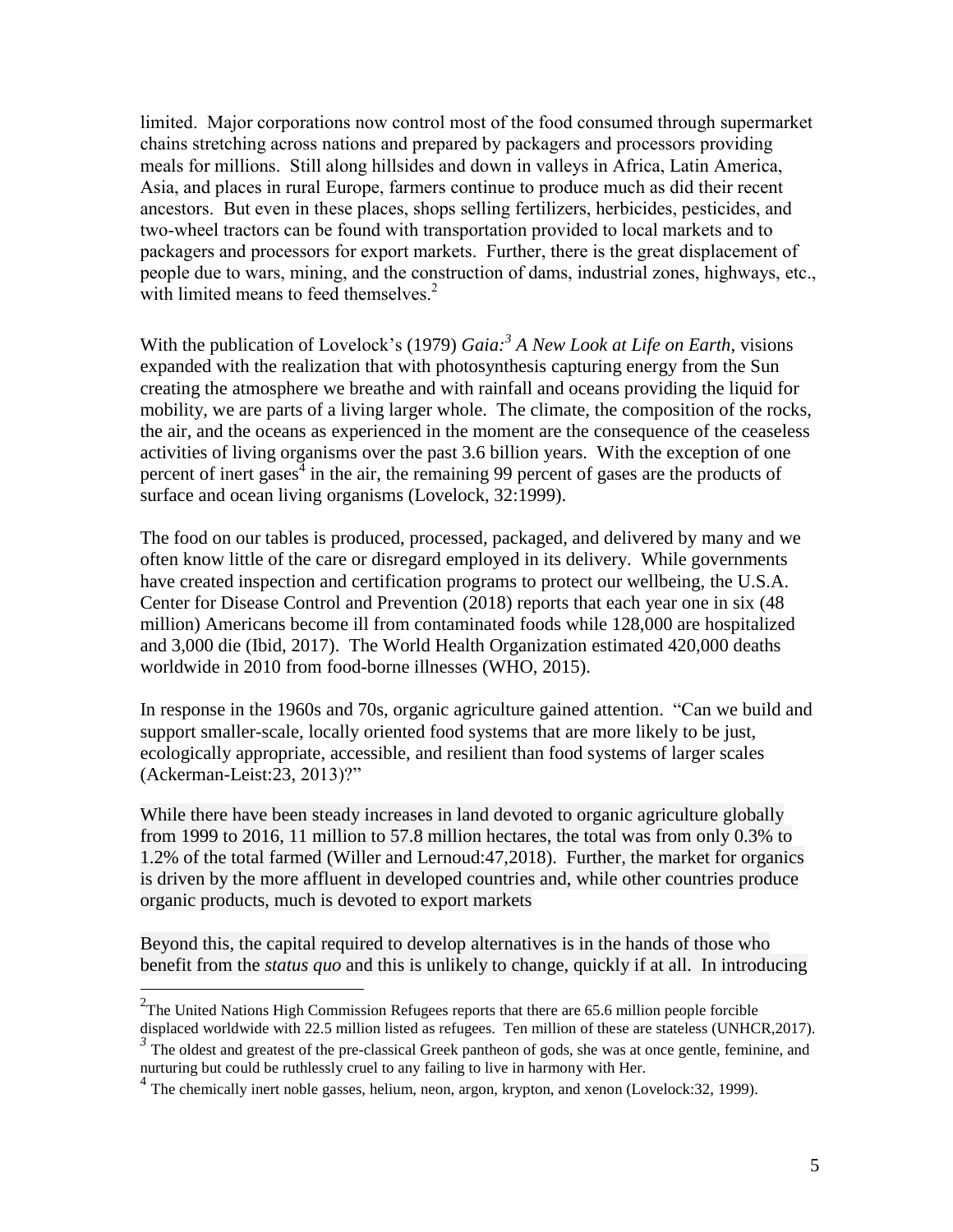*Capital in the Twenty-First Century*, Thomas Piketty (2014:1) wrote, "When the rate of return on capital exceeds the rate of growth of output and income, as it did in the nineteenth century and seems quite likely to do again in the twenty-first, capitalism automatically generates arbitrary and unsustainable inequalities that radically undermine the meritocratic values on which democratic societies are based." Collaboration among the private interests and government controlling finance, intellectual property, occupational licensing, and land use exaggerates the inequality (Lindsey and Teles, 2017). Hedge funds are now investing in agriculture lands envisioning ". . . a doomsday scenario catalyzed by a weak dollar, higher-than-you-think inflation and an uncertain political climate here and abroad (Kramer, 2011)." Even the most vital resource, water, is being taken over by corporations. Investors are being solicited, "A 'watershed moment' has arrived!…Literally. One of the most dynamic and profitable themes for the rest of this decade will be investing in water. Purifying, filtering, transporting, storing and bottling water will become increasingly important global businesses (Denning and Mayer, 2006)."

There are examples of the concentration of wealth expressed through major corporations in the "food industries." The reach of these corporations is global. Hess (2014) noted that with revenues in the tens of billions of dollars in 2013, five held at least US\$50 billion in assets while four had more than US\$6 billion in profits. Together, the ten largest companies directly employed more than 1.5 million people and contracted with many more. Their brands are well known because of their expenditures on advertising. Nine of these ten of these companies were among the 100 largest media spenders in the world in 2012.

While FAO (2017) recognizes there is enough food produced on Earth to feed everyone, estimates suggest that in developed nations more than half is wasted (Koba, 2013). The number of undernourished people increased from 777 million in 2015 to 815 million – one in nine -- in 2016. Even more – one in three – suffer from some form of malnutrition (World Food Programme, 2018). Ultimately, wealth matters— those with money seldom go hungry. Even in developed countries, poverty makes a difference. USDA reports an estimated one in six people, some 50 million USA citizens, are unable to buy sufficient food to stay healthy. Of these, nearly 17 million are children (USDA ERS, 2017).

# **Living mindfully as children of Gaia in the 21st Century -- Setting the Context**

To understand Gaia, it is necessary to look from afar to gain a holistic perspective. Viewing the functioning of the Earth as a single superorganism composed of both living and non-living matter capturing energy from the Sun, the Earth maintains its internal conditions relatively constant despite changing external conditions.

The recognition of the Anthropocene questions the contributions of *H. sapiens* to present circumstances and the likely consequence of proceeding within the same trajectory as we have for the past 350,000 years – greater capture of solar energy to serve our own ends and, more recently, supplemented by ever declining supplies of fossil energy. From the perspective of Gaia's health, Lovelock (1991:153-156) views humans on Earth as analogous to a pathogenic microorganism. Agriculture and deforestation render the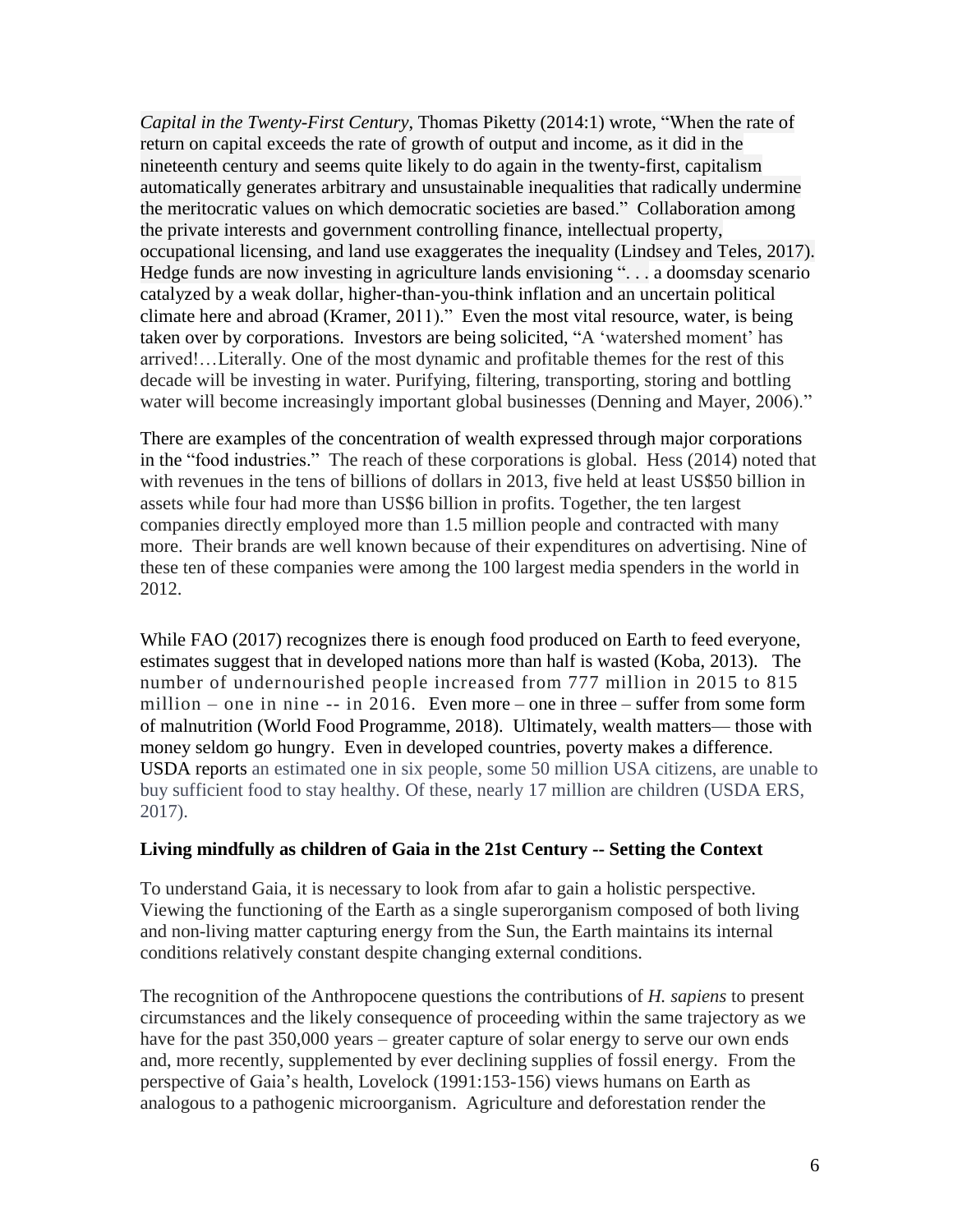greatest damage. "We have grown in numbers and in disturbance to Gaia, to the point where our presence is perceptibly disabling, like a disease (Ibid:153)." To Lovelock, there are four possible outcomes, (1) destruction of the invading disease organism, in this case *H. sapiens*, (2) chronic infection where the likelihood of survival remains a question, (3) destruction of the host or death of Gaia as a living system, or (4) symbiosis<sup>5</sup> – a lasting relationship of mutual benefit to the host and invader.

Assuming that the current industrial approach to agriculture is the answer, the United Nations Food and Agriculture Organization (2009) estimates that an annual investment of US\$ 210 billion is required to meet the food needs by 2050.

Cruz de Carvalho (199:1974) warned of the blind spots of those with only knowledge of an industrial approach. "One of the greatest dangers in the evaluation of development schemes lies in the comparisons made between the extant situation and the projected future. The proposed change is often justified by consciously or unconsciously describing the present largely in terms of its defects, problems, and difficulties, while the future is forecast in purely positive terms."

Kassapu (45:1979) called out the scientists, "The lack of interest in a systematic study of traditional farming methods that would reveal how they work in order to deduce the scientific "laws" behind them is in itself an unscientific attitude."<sup>6</sup> Unsurprisingly, 35 years later, Padoch and Sunderland (2014, p. 6) make a similar observation in that "many types of integrated landscape approaches have not been studied by scientists . . . and the lack of rigorous research is concerning and needs to be addressed."

Natural systems serve as models for designing agriculture to maintain the ability of landscapes to control their climates and chemistry. It has been proposed that the most rational agricultural systems for the tropics are those that mimic the structure and energy flow of natural tropical ecosystems (Altieri et. al., 1978; Dickinson 1972; Hart 1980; Holdridge, 1950). Agricultural systems that are analogs to the natural systems substitute plants useful to humankind in the place of less useful plants while maintaining the structural features (biological morphology; chemical, hydrological and biological interdependences; microclimates, architecture, etc.) of native plant communities (Senanayake, 1986). Less overall energy (human, animal, or fossil fuel) is expended if an agroecosystem mimics the original ecosystem and can serve as an important baseline for comparison as management improves with continued experience (Gliessman, 2000).

 5 Symbiosis is the living together in physical contact of organisms of different species. Partners in symbiosis literally touch each other and sometimes live within each other. The concept has been expanded to give new insights into the mechanisms of genetics and consequent evolutionary changes (see Margulis, 1998). The interesting idea is that cohabitation, long-term living together, results in symbiogenesis – the appearance of new bodies, new organs, and new species. On a human in landscape scale, we must think of new relationships among ourselves and surrounding natural resources.

<sup>&</sup>lt;sup>6</sup> The UN supported International Assessment of Agricultural Knowledge, Science and Technology for Development (IAAKSTD) (2008) demonstrated that ecologically appropriate organic agriculture could produce more and safer food at a lower cost than either industrial agriculture with or without genetically modified organisms (GMOs).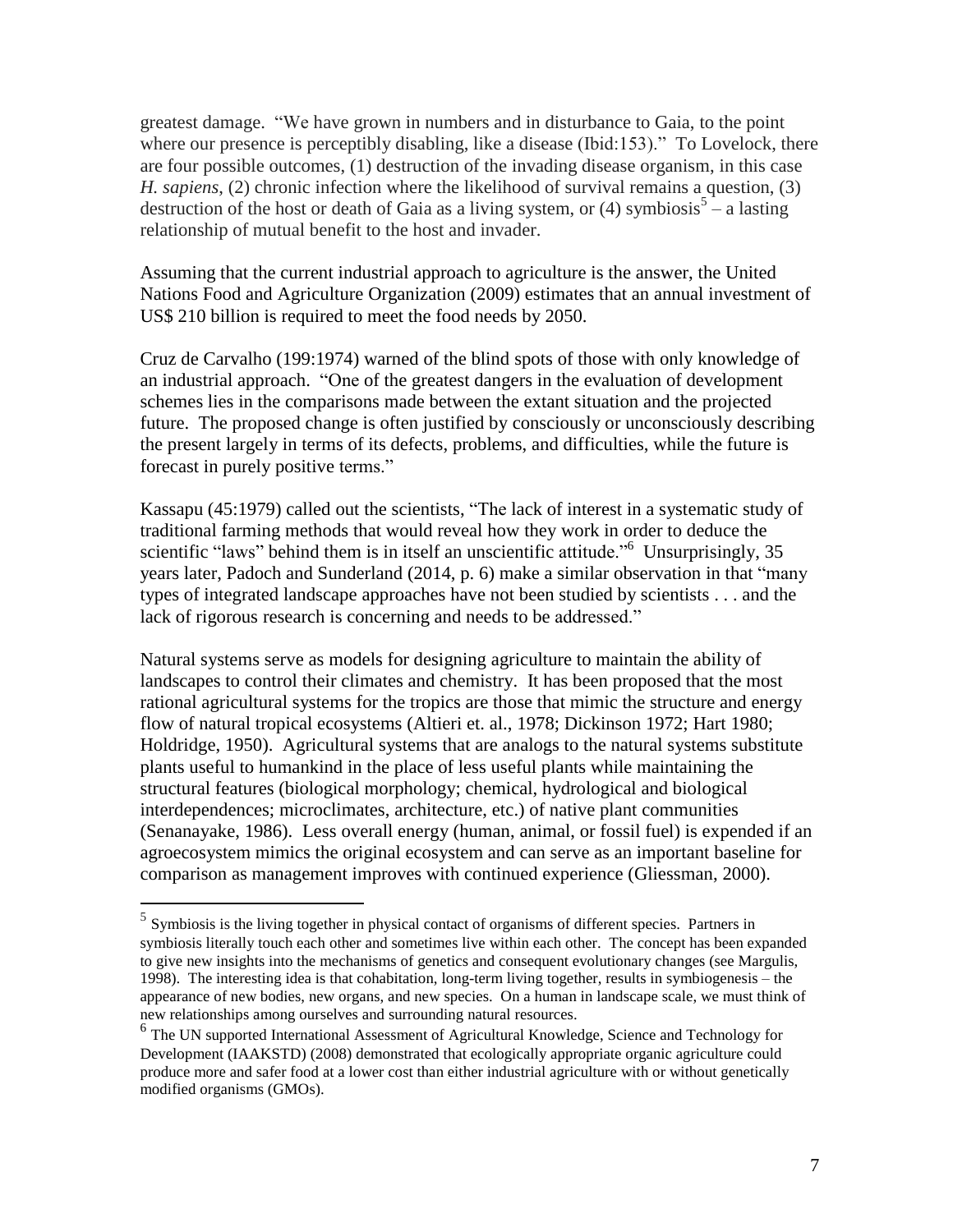Aware of the benefits and liabilities of industrial agriculture and gleaning from the examples of both traditional agriculture and the functioning of natural systems, agriculture systems to serve the needs of communities worldwide must be put in place. Bohlen and House (6-7:2009) suggest that there are three fundamental land uses required for a sustainable human landscape: (1) the natural ecosystem providing critical life-support processes (including nutrient cycling, soil formation, air and water purification, flood control via biologically rich watersheds, etc.), (2) food energy for both humans and animals, and (3) support for human industry, commerce, and habitation.

Moving from present circumstances to sustainable landscape requires an appreciation of Nature and human communities operating at different scales in space and time. The challenges are overlaid with various claims to ownership of lands and access to water and capital when environmental sensitivity is required and quality livelihoods for all who produce and eat are included. While the natural ecosystems must be protected or replaced with ecosystems that provide the same environmental services of nutrient cycling, soil formation and clean safe air and water; those who control landscapes and the markets that determine what is produced are often ignorant of what is required. Unless the people living on the land are empowered to see to its wellbeing, we exist in a world with limited feedback to those who are determining the course of history and the resilience of Galia to the assaults by *H. sapiens*.

# **The Complexity of Complexity, Knowing Where We Stand**

In organizing the means to get things done, a starting point – a worthy or noble reason –so people join together for mutual benefits. It's about organizing inquiry and response at the local level empowering people to protect their most precious asset, their natural resource endowment. Given that biological evolution is always a local, solutions must be found from the ground up.

I wish to share two experiences, the first in Sri Lanka and the second in the Central Appalachians in the USA.

In Sri Lanka along with Upali Senanayake who organized 640,00 school children to weed the paddy fields and increase national rice yields by five bushes per acre and his son Ranil with a doctorate in systems ecology from the Davis campus of the University of California, we organized the NeoSynthesis Research Centre (NSRC) to serve as a catalyst in protecting natural resources and improving the livelihoods of rural villagers. It seemed critical to understand the present, "being realistic in where we are headed with an understanding of the forces that maintain the present as experienced (Moles, 2018)." We went to the ground as an experimental station in the Village of Mirahawatte. Addressing complexities in real life surrounded by forest gardens, rice paddies, swidden plots, and vegetable gardens; we became partners with the villagers integrating our understandings drawn from scientific theory and inquiry with farmer knowledge and practices. As more was learned, a farmer handbook was published in Sinhala, Tamil, and English outlining a management approach to increase productivity and incomes while improving the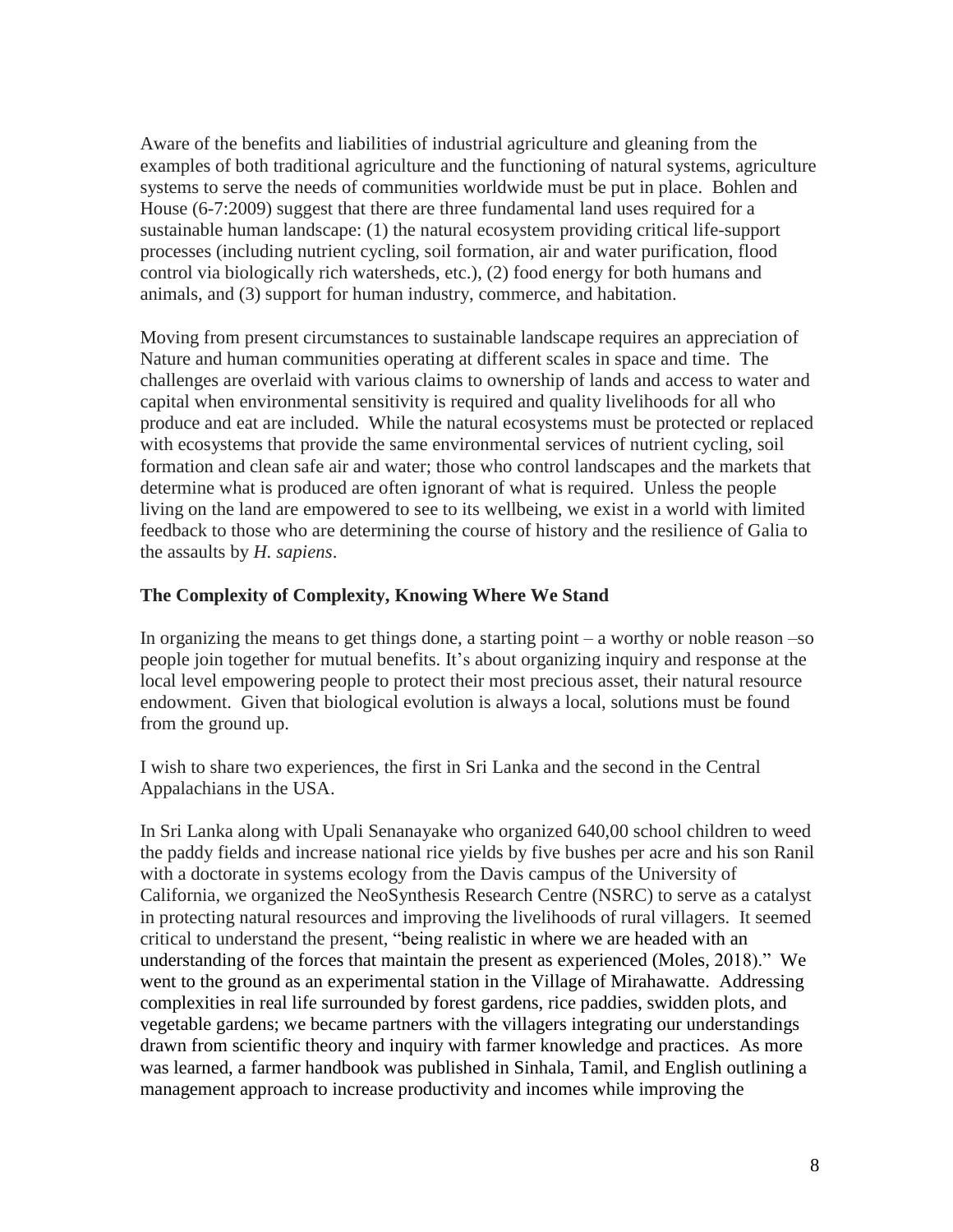resilience of landscapes and protecting the remaining native biodiversity (Melvani, 2012). Rather than laying out precise management techniques, farmers are directed to evaluate their land and other resources and select next steps that reflect family needs. At the same time, ongoing demonstrations on the ground provide evidence of the viability of alternatives. We were there with the farmers to solve their livelihood challenges while maintaining vital environmental services.

Key wasn't the knowledge that we arrived with or discovered from a particular disciplinary or theoretical orientation, even though these perspectives were useful. Rather what made a difference were the relationships established through exchanges of information, materials (seeds, plants, tools), and energy (capital, food, and fossil fuels) on an ongoing basis in real time on the ground. In evaluating the resulting experiences, reflecting on our histories and sharing with others, the learning process is never ending. While conclusions are drawn, the latest experiences provide additional insights and directions. In a sense, we are parts of a larger ongoing symbiogenesis as catalysts while other life forms including *H. sapiens* determine outcomes.

While agendas were being set in the villages, we were in touch with various government ministries, international agencies, businesses, universities, clergies, NGOs, etc., and, with each, explored how we might cooperate in improving circumstances in villages and surrounding landscapes. In a sense, we were players in a giant multiple dimensioned puzzle engaged with others with whom we shared goals. Funding from USAID, AusAid, and other international agencies has allowed us to proceed for more than 35 years.

Results through managing vegetation include increasing incomes of farmers by over 500 percent, removing nitrates from water supplies protecting the health for more than 1.5 million people, and, after a devastating tsunami, returning agriculture to an even more productive condition than prior to the tragedy (Moles, 2018).

Returning to SW Virginia in the Central Appalachians in 1999, I became involved in an effort to protect farmland, forests, and other open spaces through the establishment of a land trust. The returns to farmers had to increase so better management practices could be adopted. The Landcare movement in Australia offered a useful example of community participation and the people in Grayson County, Virginia formed a non-governmental organization (NGO) in 2006, declaring themselves Grayson LandCare.

Under the banner of "whole farm planning," programs to view farms holistically and as parts of larger landscapes have been underway for 30 or more years in Australia. In the State of Victoria (AgricultureVictoria, 2017), a unified approach of land classification with attention to soils, water supply, biodiversity, pest plants and animals, pastures, succession planning, grazing, and drought management was created. With this information, work is prioritized, threats and assets identified, and realistic action plans created. Rooted in the Potter Farm Experiments, the principles of ecology in interpreting environmental dynamics were used to guide in the reducing environmental degradation, increasing healthy soils, protecting native biodiversity, and increasing farm profits. Both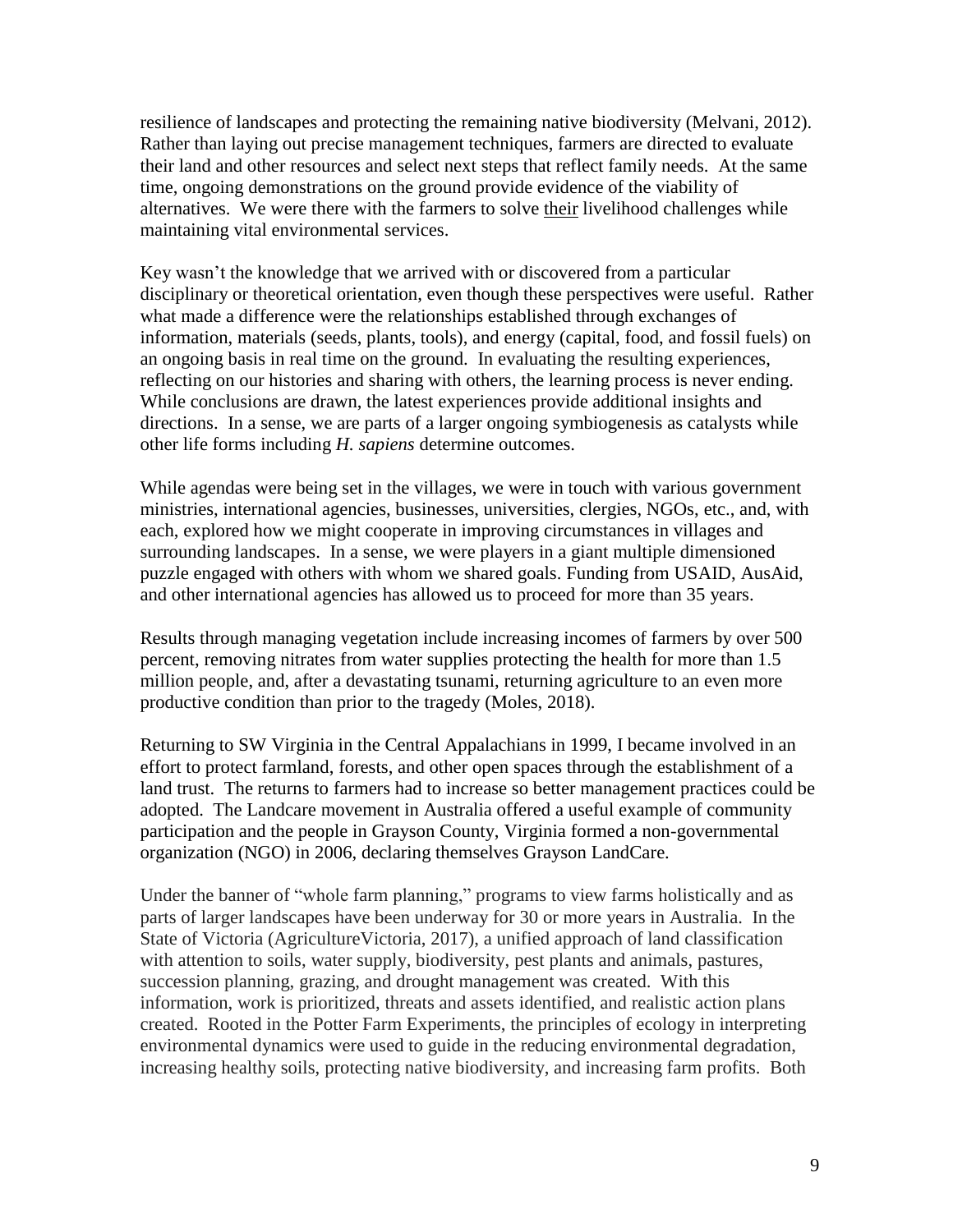state and national governments invested at the farm level under the name of  $Landare<sup>7</sup>$  and now more than 6,000 local groups are participating.

Of particular importance was the adoption by Landcare leaders in Australia of the triple bottom line. To the people in Grayson County, thinking in terms of a better quality of life through (1) higher incomes and improved economic security, (2) improved community services meeting shared needs, and (3) a vibrant and healthy environment; the triple bottom line defined their mission (Moles, 2009).

A livestock committee was formed to pursue the dream of increasing incomes to farmers. Reaching beyond the community, a member of Congress, governor of Virginia, dean of agriculture at the land grant university. deputy director of Virginia Farm Bureau, an agricultural economist and staffs from federal and state agencies responded and a plan for an abattoir was created. A five-year whole farm planning study demonstrated that watersheds could be protected, labor reduced, and profits increased with investments in soil improvement and fencing. Planning for an abattoir making possible the finishing of animals locally rather than selling to feedlots was initiated. A survey of eight counties in Virginia and six in North Carolina demonstrated enough farmer interest and animals available to make an abattoir successful.

In March of 2015, the Agriculture Speaks to Power Workshop reported on the progress to date and visions of a stable, sustainable, and profitable agriculture future. The audience included representatives of congressional offices, members of the Virginia General Assembly, university administrators, potential investors, personnel from state and federal agencies, and other interested in agriculture opportunities. Grayson and Carroll counties and the City of Galax had declared that their future is agriculture in the founding of the Blue Ridge Crossroads Economic Development Authority. Recognized the need for coordination in planning next steps, people from several counties formed a new NGO, the Blue Ridge Plateau Initiative.

Carroll County provided a 20 acres site for the abattoir within one mile of Interstate 77, a major north-south highway and a local contractor is preparing the site at cost. A local company built a meat processing facility to add additional value added steps locally. In creating new opportunities, all of the links from the pastures to the plate must be established. In asking farmers to change routines, it must be shown that the alternatives offered are real and financially beneficial. Untold numbers of phone conversations, meetings, farmer field days, proposals, etc., by an active leadership in pursuit of the triple bottom line have led to this point.

Reflecting back on the two experiences, both started with engagements with specific local communities, a farming village and a rural county. Facilitation was key in organizing, gathering information, and reflecting back what was being learned. As agreements were reached on interpretations of available resources and opportunities, agendas and proposals

 $<sup>7</sup>$  A useful introductory video on the beginning of the Potter Farm Experiments can be found at</sup> https://www.youtube.com/watch?v=H9MWDwnd5Ak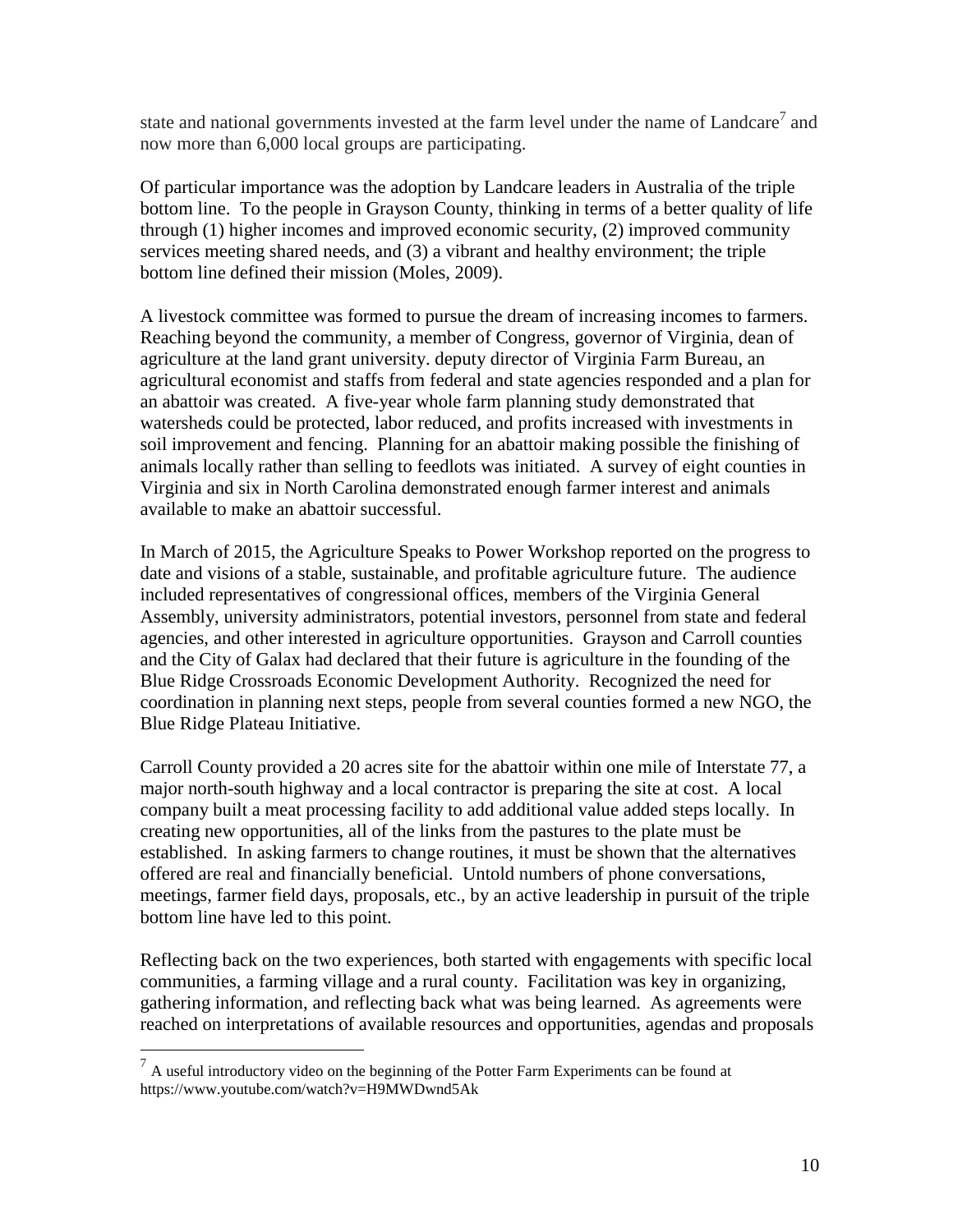for future collaboration and cooperation were set. Ultimately, success is based upon benefits experienced. In establishing local groups and NGOs as learning organizations, benefits and challenges are continually monitored and responded to on a timely basis. In terms of the Anthropocene, the people are continually adapting to changing circumstances. The success of their responses is based upon the validity and reliability of the information produced.

From an educational perspective, "curriculums" were created through the analysis and feedback by facilitators. Over time, as relationships were established both with the local communities and with markets, agencies, and organizations beyond; more people engaged expanding understandings of present circumstances and building confidence that other beneficial changes were possible.

This approach of engaging at ground level to address agriculture challenges stands in sharp contrast with creating solutions, e.g., developing plant species and varieties, companion planting systems, soil treatments, designed to serve existing markets and related food needs through centralized research centers. For example, Clark, et. al., identified "boundary problems" as a limiting factor in the adoption of technological and cultural practices at ground level as developed by the research centers linked to the Consultative Group on International Agriculture Research (CGIAR). The products of the centers often did not benefit farmers in developing countries. The reason given was the lack of effective communication across different disciplinary, agency, and extension boundaries. The assumption was that the research centers had in hand appropriate solutions and it was simply a matter of letting farmers know.

The authors were addressing a challenge in terms of developing knowledge to empower everyone that influences outcomes including international and local researchers, policy makers, and funders plus those at ground level whose behavior must change if landscapes and watersheds are to be protected and productive capacities increased. The boundaries among and between the various players were seen as the arena where performances must improve. Missing was any sense of the circumstances and challenges of rural people across many landscapes, watersheds, and nations. At ground level, greater precision is possible in raising the questions to be resolved as opposed to the generation of information guided by discussions within professional journals and among researchers and policy makers tinged with financial and political ambitions and obligations.

At issue here is context, the interpretation of the "playing field," the assumption of where one is standing in the process of solving problems. For Clark, et.al., the world is formed by the international agriculture research centers and the identification of problems that justifies their research and the sharing of what has been learned and developed. To Farmer Tennakoon standing in his forest garden in a Sri Lanka village, the world and challenges to be addressed are quite different.

In a detailed study of the forest gardens of Sri Lanka, Melvani (2018) demonstrates the complexity of management in serving household food, fuel, fodder, medicine, and fiber needs while providing financial incomes. Too frequently, the changes required in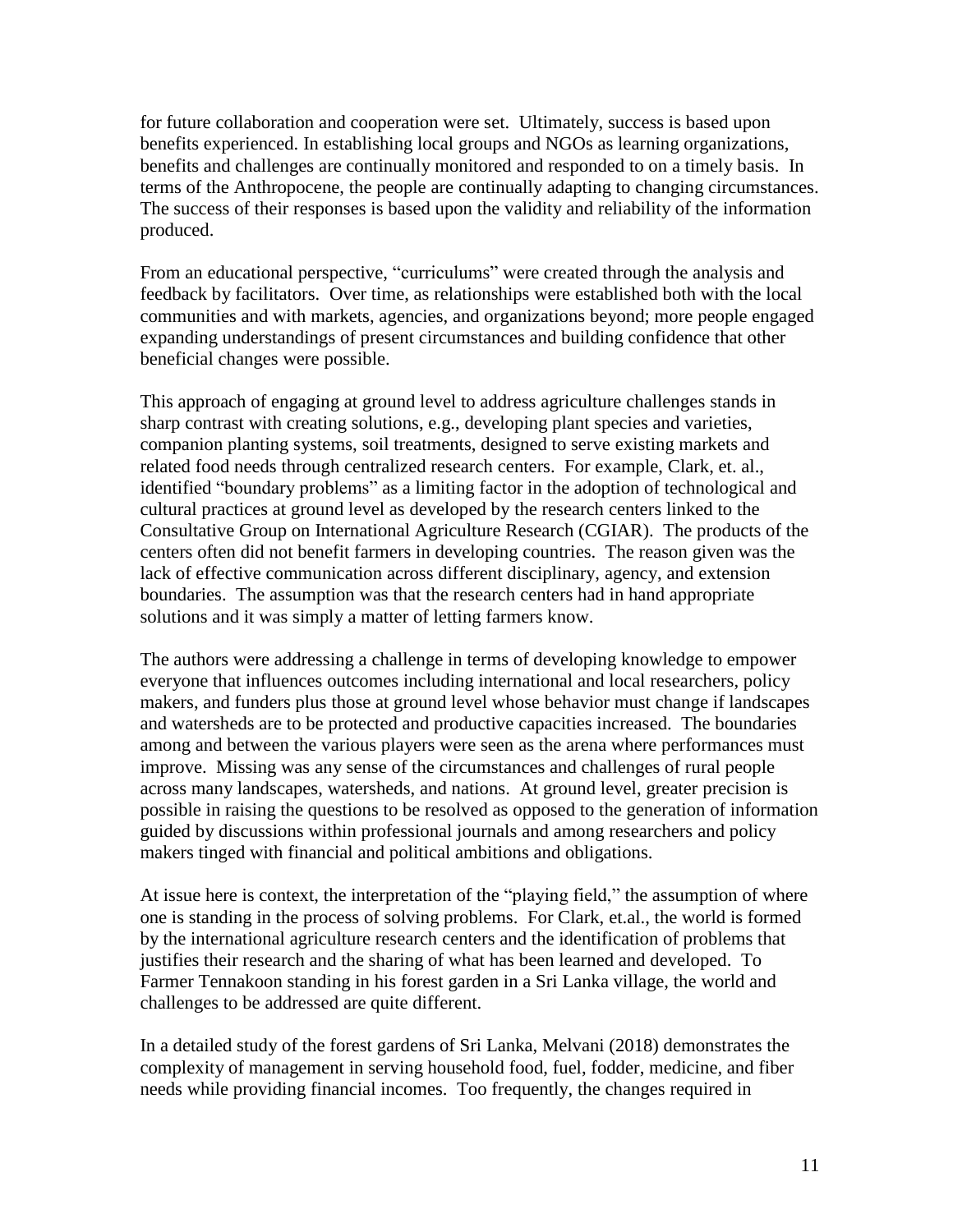adopting recommendations from afar ignore many of these family needs while suggesting participation in markets that may yet to be developed. With the NSRC engagement with villagers, the contexts of their farming operations and family lives were recognized and the changes in management were designed and selected by them. Rather than offering specific solutions, we facilitated solutions that served multiple ends including participating in worthwhile markets.

The same holds true with the activities along the Blue Ridge Plateau. The bottom-line is whose values are to be represented in improving the production and distribution of food?

While these examples are personally known, there is a larger movement of people creating agricultures mindful of sustainability and the resilience of the relationships forming the systems of which they are a part. Maybe self-conscious symbiogenesis would be an appropriate terms while aware that any complete understanding of the life forces that maintain our presence is beyond our capacities to understand. We must continually monitor and learn.

Paul Hawken (2007) refers to the impetus behind such movements as "blessed unrest," the growing awareness that understandings and practices of the past must change in recognition of our existence in the Anthropocene. As he started to explore the number of groups engaged in progressive changes protecting the environment, improvements in health, safer goods, recognition of indigenous rights, etc., etc., he recognized that evolution rises from the bottom up, that evolution is optimism in action (Ibid, 25).<sup>8</sup>

The Slow Food Movement, founded in Italy in 1986 by Carlo Petrini, promotes regional and traditional cuisine and the maintenance of local plants and livestock with a history in local ecosystems. The Movement has expanded internationally into 160 countries with more than 100,000 members and 1,000,000 supporters (Slow Food International, 2018). At the personal level, Petrini and his supporters argue that the industrialization of food has resulted in the standardization of taste and results in the loss of unique food flavors and varieties.<sup>9</sup>

Globally, changes in agriculture production, processing, and distribution have caused extensive changes as the demand for foods and other products continue to spiral to meet ever growing demands with increasing capital encroachment on the rural status quo (Bernstein 2006; McMichael 2006; Akram, Lodhi and Kay 2008). In response, "agrarian movements" have emerged across the globe with some remaining local while others have organized nationally and internationally. "In recent years, Transnational Agrarian Movements – or TAMs, for short – (taken here in a loose definition to mean 'movements',

<sup>&</sup>lt;sup>8</sup> Hawkens makes an interesting observation concerning the differences between locally initiated efforts and control from centralized authority. "One of the differences between the bottom-up movement now erupting around the world and established ideologies is that the movement develops its ideas based on observations, whereas ideologies act on the basis of belief or theory – the same distinction that separated evolution from creationism in the time of Charles Darwin and William Paley . . . (Hawkens, 2007:141)."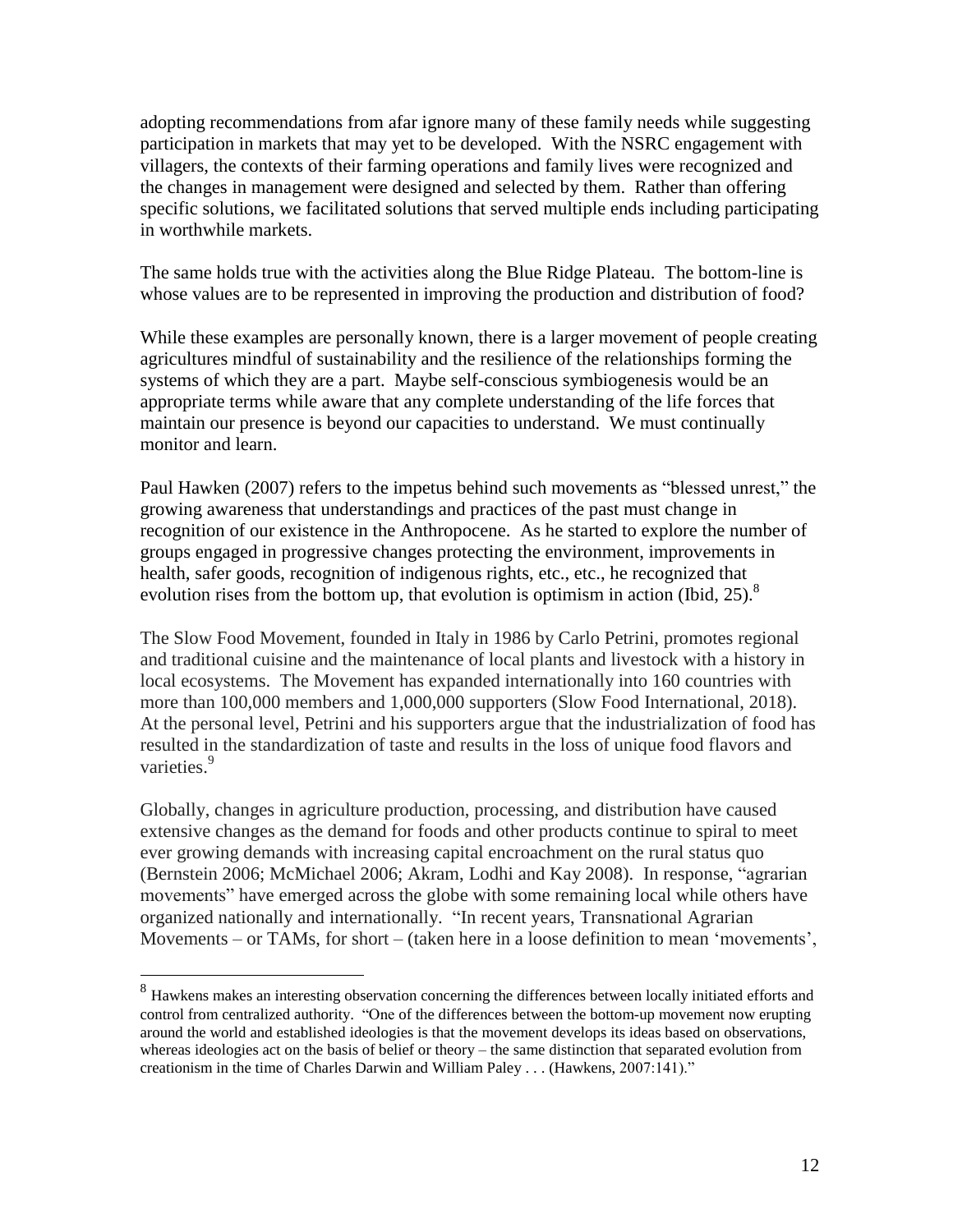'organizations', 'coalitions', 'networks' and 'solidarity linkages' of the 'rural poor') and some of the national peasants' and farmers' groups directly linked to these transnational movements have gained considerable power and political influence (and in some quarters, perhaps notoriety) (Borras, et.al., 2008)." The Landcare movement initiated in Australia has now spread to 18 countries with three international coordinating centers, two in Australia and one in Kenya. Of particular importance in the rapid growth of organizations representing rural and agricultural communities are the NGOs that serve as facilitators and brokers on issues of human and indigenous rights, environmental protection, and trade negotiations (Borras, et.al., 2008). Suffice to say, everyone must eat, things aren't going well for many, and lots of people are active in the search for solutions.

At the same time, as awareness of the concentration of wealth and control over infrastructure, social, and environmental resources by corporations has increased. People are organizing to redirect investments in support of local enterprises. When governance decisions are transferred from governments to corporations, which serve only the interests of their shareholders, people are no longer able to address their own financial, social, and environmental needs (Korton, 26:1996) and must seek other alternatives. For example, the Slow Money Movement declares its mission is "bringing money back down to Earth (Tasch:2008)." In investing in agriculture, the returns aren't those expected by the major players on Wall Street. But, as Carlo Petrini, founder of the Slow Food Movement, suggested, there are other returns by reorienting "... capital away from endless cycles of consumption and a relentless focus on markets, towards a new economy that is focused on quality and human relationships, on our relationships to one another and to the land. After all, what is at the base of the economy? At the base of the economy is soil fertility (Ibid., ix)." We all eat. Since 2010, US\$ 57 millions have passed through the non-profit SlowMoney to agricultural enterprises (SlowMoney, 2017).

Movements are underway locally in SW Virginia. Organic farmer and now candidate for the U.S. Congress, Anthony Flaccavento (2016), has recently share examples from Central Appalachia and beyond creating a framework for moving from bottom up strategies through collaboration and cooperation. It's a matter of organizing, of finding financing and markets, and education through setting in place successful examples.

#### **Evaluation of Where We Stand, Setting Context to Judge the Present and Find a Path with Heart.**

Evaluating where we're standing isn't a global question but rather concerns where we actually stand, here and now, in the moment. It's about how we acquire our food and drink, our clothing and shelter, where we deposit our waste, the nature of that waste, and the consequences of our lifestyles. Solutions must be local. While the search is for clarifying our species specific responsibilities for Life itself, to Gaia Herself of whom we're individually but a miniscule and momentary part, the focus must be upon what we can do in our lifetimes for our personal benefits. And in interpreting personal benefits, we must speak to a higher moral order serving all of those living entities beyond ourselves, knowing our existence comes at costs to other people and species.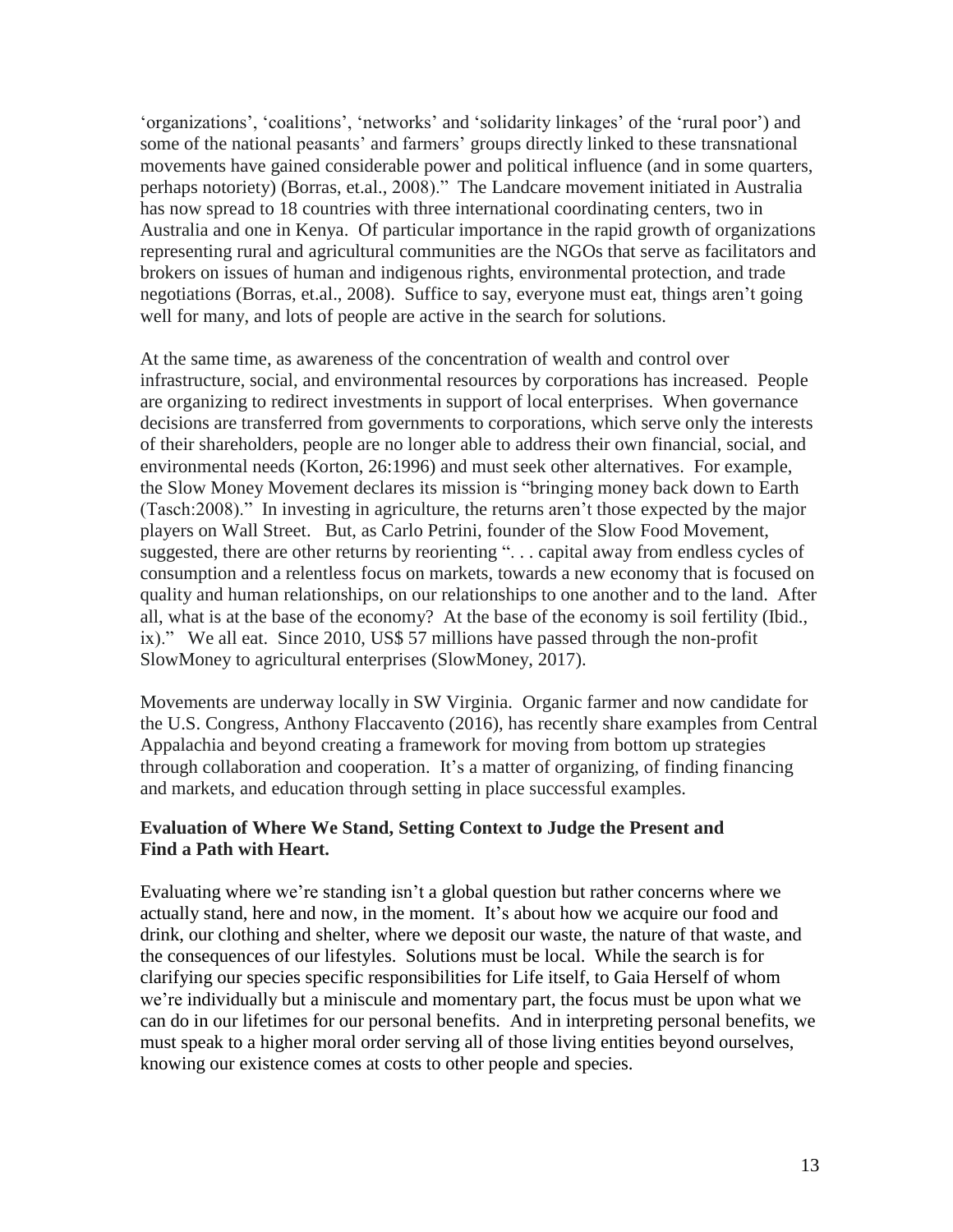The battle is against ignorance, ignorance of the consequences of our actions and the refusal to acknowledge those consequences while in pursuit of personal advantage or gain. And to combat this ignorance, we must come to understand the dynamics of Gaia and what is required to maintain Her health. And in understanding the dynamics, the focus must be on the exchanges of information, energy (including capital), and materials that define our presence in the here and now. Starting with the things that are parts of our daily lives and how we acquire the basic necessities, we can extend consideration, step by step, beyond the immediate to the exchanges that influence our existence.

Even with the most diligent exploration of the factors that influence our lives, a complete set of answers is beyond our capacities to grasp. Wendell Berry (411:1996) even wonders if we should consider the likelihood that humans are not intelligent enough to work on the scale that our technological and financial capacities make possible.

Edward Goldsmith (501:1995) summarizes well the present circumstances:

Finally, the point must be literally brought home, into our houses and communities, that the process of globalization and development has also been the process of removing from the local economy, the community, and the family the abilities to sustain themselves free of state and corporate domination. Cooperative interactions and services, once performed freely and successfully within communities, have been monetized and removed from any semblance of local control, thus making all people vulnerable to distant interests. The same can be said of the natural world's ability to sustain itself without human transformation and management as the functions it once fulfilled for free have been taken over and commodified by the state and the corporations. To reverse this grim process, which is leading to nothing but social and environmental devastation, we need to identify the ways that corporations and the state have usurped all aspects of our lives and reestablish viable local communities and participatory democracy.

"The question 'what shall we do about it?' is only asked by those who do not understand the problem. If a problem can be solved at all, to understand it and to know what to do about it are the same thing (Watts, 75)." Further, *Prudens quæstio dimidium scientiæ* – to know what to ask is to already half know. In short, for each person in each community in each watershed, in each political subdivision, in each nation on the Earth; questions must be formed based upon interpretations of the present as experienced attending to the exchanges of information, energy, and materials that support or threaten and Gaia's enduring presence.

Finally, I've reached the point of thinking about *H. sapiens* education given all that has gone on before. I will come to Villanova University in Philadelphia with these things on my mind. How is all of this to be reduced to a curriculum, a culture, the growing up in a specific place in time, the tying of languages to experiences, the ongoing dance of our species, etc., is beyond me at the moment.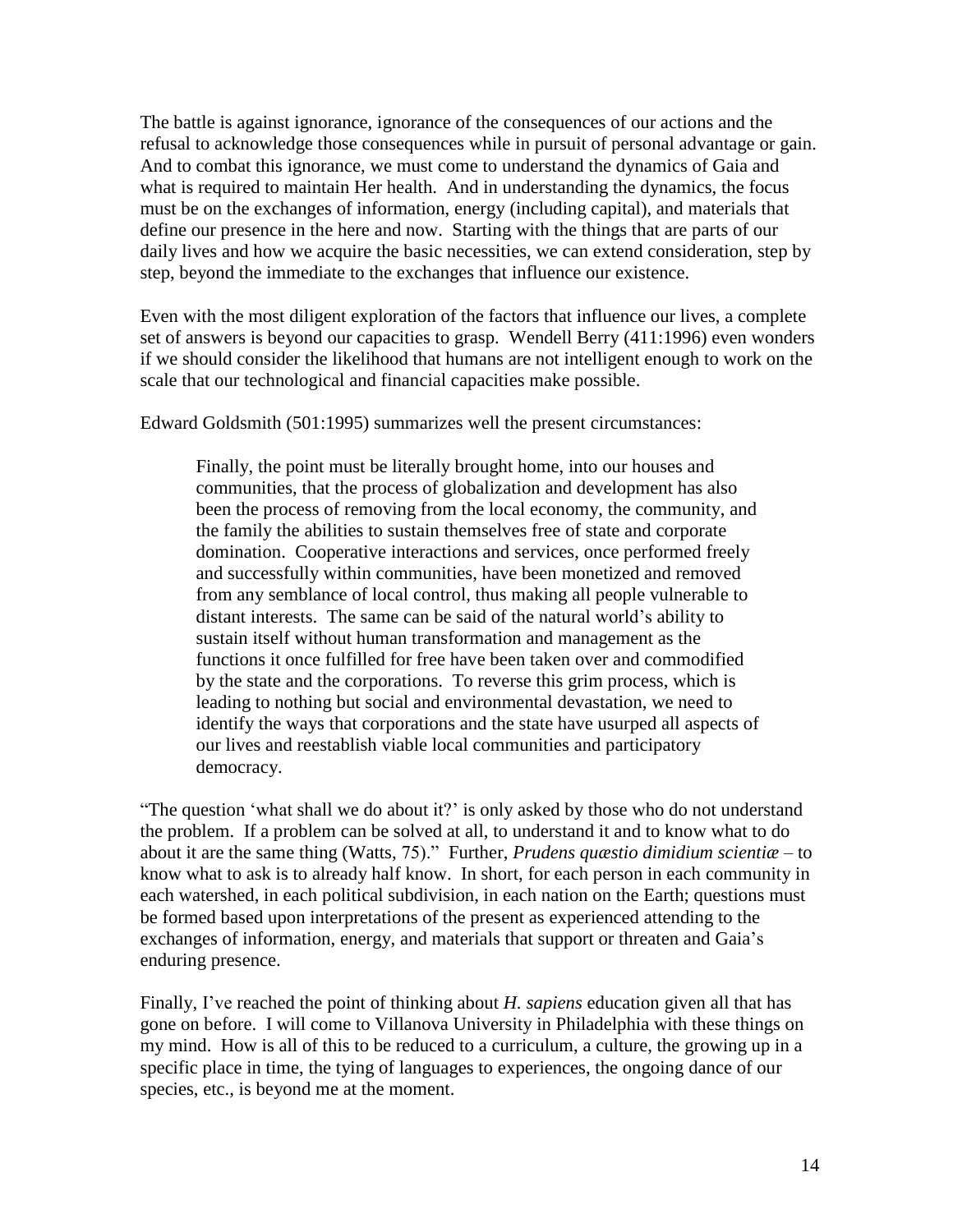#### **References**

#### **Works Cited**

- Ackerman-Leist, P. (2013). *Rebuilding the Foodshed: How to Create Local, Sustainable, and Secure Food Systems*. White River Junction, VT: Chelsea Green Publishing.
- Agriculture Victoria (2017). Whole Farm Planning. [http://agriculture.vic.gov.au/agriculture/farm-ma](ttp://agriculture.vic.gov.au/agriculture/farm-m)nagement/businessmanagement/whole-farm-planning (assessed May 17, 2018).
- Akram‐ Lodhi, H., S. M. Borras, C. Kay (2007). *Land, Poverty and Livelihoods in an Era of Globalization*. London: Routledge.
- Altieri, M. A., C. A. Francis, A. Van Schoohoren, J.D. Doll, (1978). A Review of Insect Prevalence in Maize (Zeamays L.) and Bean (Phaseolus vulgaris L.) polycultural Systems. *Field Crops Research* 1:33-49.
- Bernstein, H. (2006) Rural Livelihoods in a Globalizing World: Bringing Class Back In. *Journal of Chinese Agriculture University*. 2 (1):40-51. accessed June 16, 2018).
- Berry, W. (1996). Conserving Communities. In: Mander and Goldsmith, *The Case Against the Global Economy and for a Turn Toward the Local*. San Francisco: Sierra Club Books, pp-407-417.
- Bohlen, P. J. & G. House (2009). Agro-ecosystem Management for the Twenty-First Century: Sustaining Ecosystems, Economies, and Communities in a Time of Global Change. in Bohlen, P. J., G. House (eds.) *Sustainable Agroecosystem Management: Integrating Ecology, Economics, and Society*. Boca Raton, FL: CRC Press, 1-9.
- Borras, S. M., M. Edelman & C. Kay (2008). Transnational Agrarian Movements: Origins and Politics, Campaigns and Impacts. *Journal of Agrarian Change*. 8 (2-3) <https://onlinelibrary.wiley.com/doi/full/10.1111/j.1471-0366.2008.00167.x> (accessed June 16, 2018).
- Carson, R.(1962). *Silent Spring*. New York: Houghton Mifflin.
- Center for Disease Control and Prevention (2018). Food Safety. <https://www.cdc.gov/foodsafety/index.html> (accessed April 29, 2018).
- Clark, W.C., T.P. Tomich, M. Van Noordwijk, D. Guston, D. Catacutan, N.M. Dickson, & E. McNie (2016). Boundary Work for Sustainable Development: Natural Resource Management at the Consultative Group on International Agriculture Research (CGIAR). Proceedings of the National Academy of Sciences of the United States. <http://www.pnas.org/content/pnas/113/17/4615.full.pdf> (accessed May 30, 2018).
- Cruz de Carvalho, E.(1974). "Traditional" and "Modern" Patterns of Cattle Raising in Southwestern Angola: A Critical Evaluation of Change from Pastoralism to Ranching. *The Journal of Developing Areas* 8(2):199-226.
- Davis, D. R., M.D. Epp & H.D. Riordan (2004). Changes in USDA Food Composition Data for 43 Garden Crops, 1950 to 1999. *Journal of the American College of Nutrition,* Vol. 23 (6) 669–682.
- Denning, D., C. Mayer, (2006).Investing in Water. *Daily Reckoning*. https://dailyreckoning.com/investing-in-water/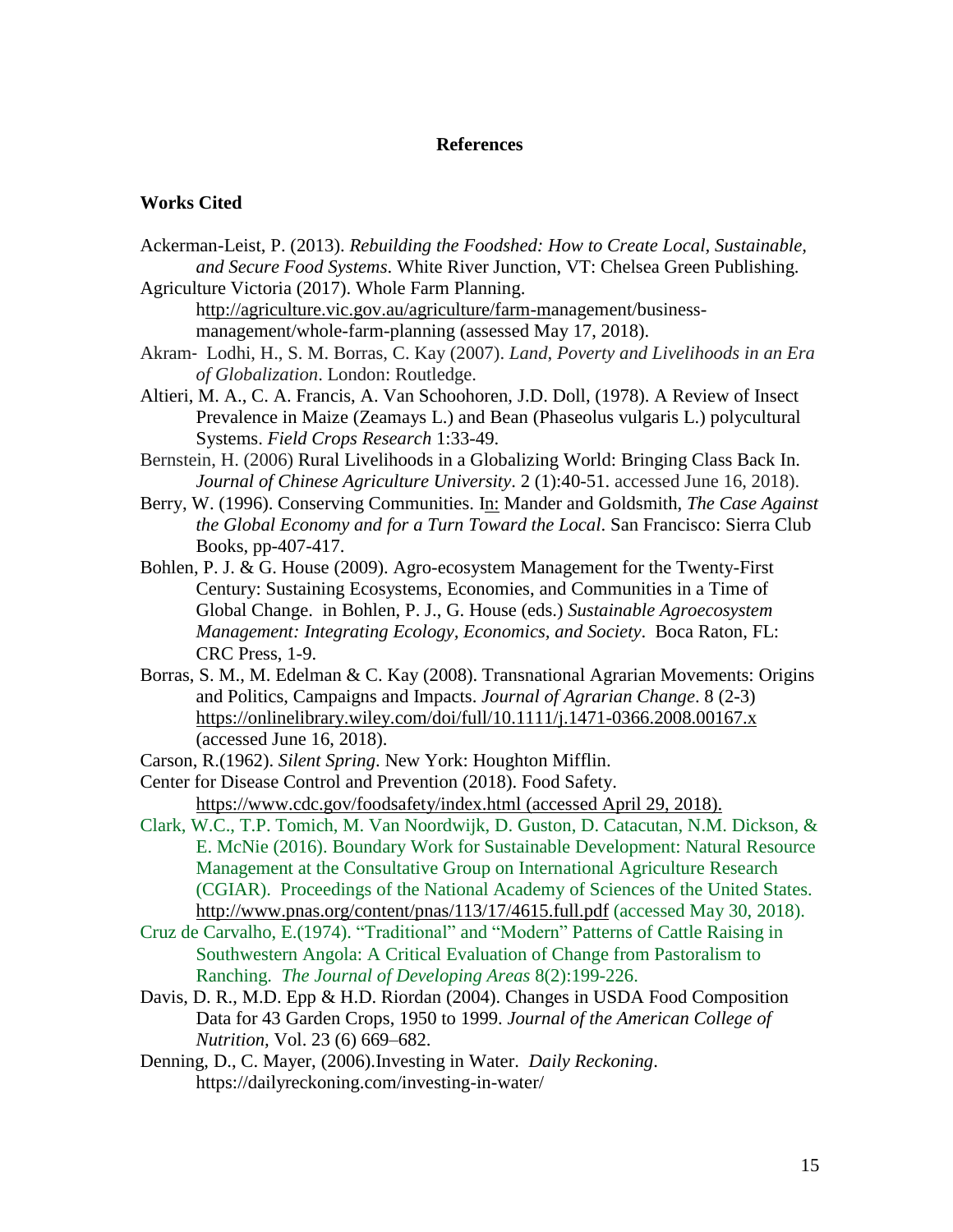- Dickenson, J. C. (1972). Alternatives to Monoculture in the Humid Tropics of Latin America. *Professional Geographer* 24:217-222.
- Food and Agricultural Organization (FAO). (2003) *Trade Reforms and Food [Security:](http://www.fao.org/docrep/005/y4671e/y4671e06.htm) [Conceptualizing](http://www.fao.org/docrep/005/y4671e/y4671e06.htm) the Linkages. FAO, UN (accessed June 16, 2018)*
- *Food and Agricultural Organization (FAO). (2017). How Close are We to Zero Hunger: The State of Food Security in the World 2017. FAO, UN* [http://www.fao.org/state](http://www.fao.org/state-of-food-security-nutrition/en/)[of-food-security-nutrition/en/](http://www.fao.org/state-of-food-security-nutrition/en/) *(accessed June 16, 2018).*
- Goldsmith, E. (1993). *The Way: An Ecological World-view*. Boston: Shambhala. The Last Word, Family, Community, Democracy. Mander, J. and E. Goldsmith (Eds.), *The Case Against the Global Economy and for a Turn Toward the Local*. San Francisco: Sierra Club Books.
- Hart, R.D.(1980). A Natural Ecosystem Analog Approach to the Design of a Successional Crop System for Tropical Forest Environments. *Tropical Successions* 73-80.
- Hawken, P. (2007). *Blessed Unrest: How the Largest Movement in the World Came into Being and Why No One Saw it Coming.* New York: Viking Penguin.
- Hess, A.E.M.(2014). Companies That Control the World's Food. *24/7 Wall Street*, [https://247wallst.com/special-report/2014/08/15/companies-that-control-the](https://247wallst.com/special-report/2014/08/15/companies-that-control-the-worlds-food/)[worlds-food/](https://247wallst.com/special-report/2014/08/15/companies-that-control-the-worlds-food/) (accessed May 30. 2018)
- Holdridge, L. R. (1959). Ecological Indications of the Need Approach to Tropical Land Use. *Economic Botany* 13:271-280.
- IAAKSTD (2008). Can traditional knowledge contribute to agriculture? The Executive Summary of the IAASTD Synthesis Report. [https://www.greenfacts.org/en/agriculture-iaastd/l-2/8-traditional](https://www.greenfacts.org/en/agriculture-iaastd/l-2/8-traditional-knowledge.htm#0)[knowledge.htm#0](https://www.greenfacts.org/en/agriculture-iaastd/l-2/8-traditional-knowledge.htm#0) (accessed May 15, 2018).
- James, C., and Krattiger, A.F. (1996). Global Review of the Field Testing and Commercialization of Transgenic Plants: 1986 to 1995. <http://www.isaaa.org/kc/Publications/pdfs/isaaabriefs/Briefs%201.pdf> (accessed April 24, 2018).
- Kassapu, S. (1979). Technology That Won't Take Root. *CERES* 12(1):41-46.
- Kirschenmann, F. L.(2009). Potential for a New Generation of Biodiversity in Agroecosystems. in Bohlen, P. J., G. House (eds.), *Sustainable Agroecosystem Management: Integrating Ecology, Economics, and Society*. Boca Raton, FLA. CRC Press.
- Koba, M.(2013). A Hungry World, Lots of Food in Too Few Places. <https://www.cnbc.com/id/100893540> (accessed June 18, 2018).
- Korten, D.C. (1996). The Failure of Bretton Woods. in Mander and Goldsmith, *The Case Against the Global Economy and for a Turn Toward the Local*. San Francisco: Sierra Club Books, pp. 20-30.
- Kramer, F. (2011). Hedge Farm! Hedge Funds Buying Up Farms for Doomsday Foodprice Scenario. *New York Observer* (May 21) [https://www.infowars.com/hedge-farm-the-doomsday-food-price-scenario-turning](https://www.infowars.com/hedge-farm-the-doomsday-food-price-scenario-turning-hedgies-into-survivalists/)[hedgies-into-survivalists/.](https://www.infowars.com/hedge-farm-the-doomsday-food-price-scenario-turning-hedgies-into-survivalists/) (accessed April 28, 2018)
- Lindsey, B., S.M. Teles (2017). *The Captured Economy: How the Powerful Enrich Themselves, Slow Down Growth, and Increase Inequality*. Oxford: Oxford University Press.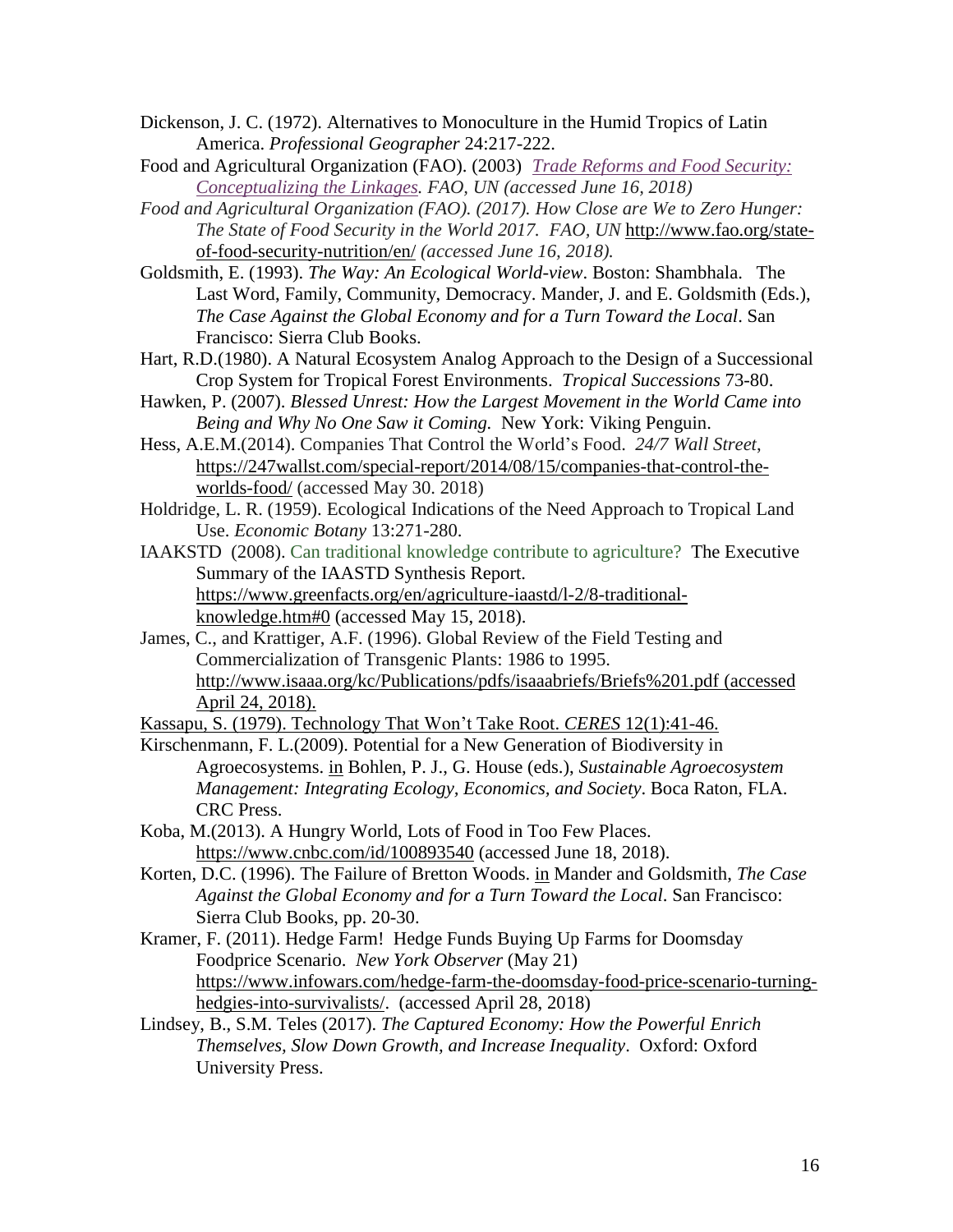- Lobell, D.B., Burke, M.B., Tebaldi, C, Mastrandrea. M.D., Falcon, EW.P., and. Naylor, T.L., (2008). Prioritizing climate change adaptation needs for food security in 2030. *Science*. **319** (5863): 607–10.
- Lovelock, J. E. (1979). *Gaia: A New Look at Life on Earth*. Oxford: Oxford University Press.
- Lovelock, J.E. (1991). *Healing Gaia: Practical Medicine for the Planet*. New York: Harmony Books.
- Margulis, L.(1998). *Symbiotic Planet: A New Look at Evolution*. New York: Basic Books.
- McMichael, P. (2006). Reframing Development: Global Peasant Movements and the New Agrarian Question. *Canadian Journal of Development Studies*, **27** (4): 471–86.
- Medek, D.E, Schwartz, J., and Myers, S.S. (2017). Estimated Effects of Future Atmospheric CO<sub>2</sub> Concentrations on Protein Intake and the Risk of Protein Deficiency by Country and Region. Environmental Health Perspectives. Vol. 25 (8) <https://ehp.niehs.nih.gov/ehp41/> (accessed April 29, 2018)
- Melvani, K. (2012). *Handbook for Regenerative Agriculture*. Polgasowita, Sri Lanka: NeoSynthesis Research Centre, (ISBN 978-955-0939-00-8). Available in English at [http://www.silc.com.au/2012/09/19/handbook-for-regenerative-agriculture-by](http://www.silc.com.au/2012/09/19/handbook-for-regenerative-agriculture-by-kamal-melvani/)[kamal-melvani/](http://www.silc.com.au/2012/09/19/handbook-for-regenerative-agriculture-by-kamal-melvani/) (accessed April 10, 2018).
- Milius, S. (2017). Worries Grow That Climate Change Will Quietly Steal Nutrients from Major Food Crops. *Science News*, [https://www.sciencenews.org/article/nutrition](https://www.sciencenews.org/article/nutrition-climate-change-top-science-stories-2017-yir)[climate-change-top-science-stories-2017-yir](https://www.sciencenews.org/article/nutrition-climate-change-top-science-stories-2017-yir) (accessed May 3, 2018).
- Moles, J. (2009). Is Conservation Enough? *SavingLand*. Fall 2009, pp. 18-23.
- NOAA NCDC (2011). *State of the Climate: Global Analysis for Annual 2011*. NOAA National Climatic Data Center http://www.ncdc.noaa. gov/sotc/global/2011/13.
- Padoch, C., and. Sunderland, T. (2014). Managing Landscapes for Greater Food Security and Improved livelihoods. *Unasylva, 64*(241), 3-13.
- Piketty, T. (2014). *Capital in the Twenty-First Century*. Cambridge, MA: Belknap Press of Harvard University Press.
- Pimentel, D. (2w006). Soil Erosion, A Food and Environmental Threat. *Journal of the Environment, Development and Sustainability* (Vol. 8:).
- SlowMoney (2018). How We Work.<https://slowmoney.org/about> (accessed June 26, 2018)
- Svalbard Global Seed Vault (2018). Safeguarding Seeds of the Future. [http://www.seedvault.no](http://www.seedvault.no/) (assessed June 18, 2018)
- Tasch, W.(2008). *Inquiries into the Nature of Slow Money*. White River Junction, VT: Chelsea Green Publishing.
- United Nations Environment Program (2016). *A Snapshot of the World's Water Quality: Towards a Global Assessment.* Nairobi, United Nations Environment Programme (UNEP).
- United Nations High Commission for Refugies (2017). Figures at a Glance. United Nations Refugee Agency. Statistical Yearbooks. [http://www.unhcr.org/en](http://www.unhcr.org/en-ie/figures-at-a-glance.html)[ie/figures-at-a-glance.html](http://www.unhcr.org/en-ie/figures-at-a-glance.html)
- United States Department of Agriculture (2012) *Climate Change and Agriculture in the United States: Effects and Adaptation*. USDA Technical Bulletin 1935. Washington, DC. 186 pages.